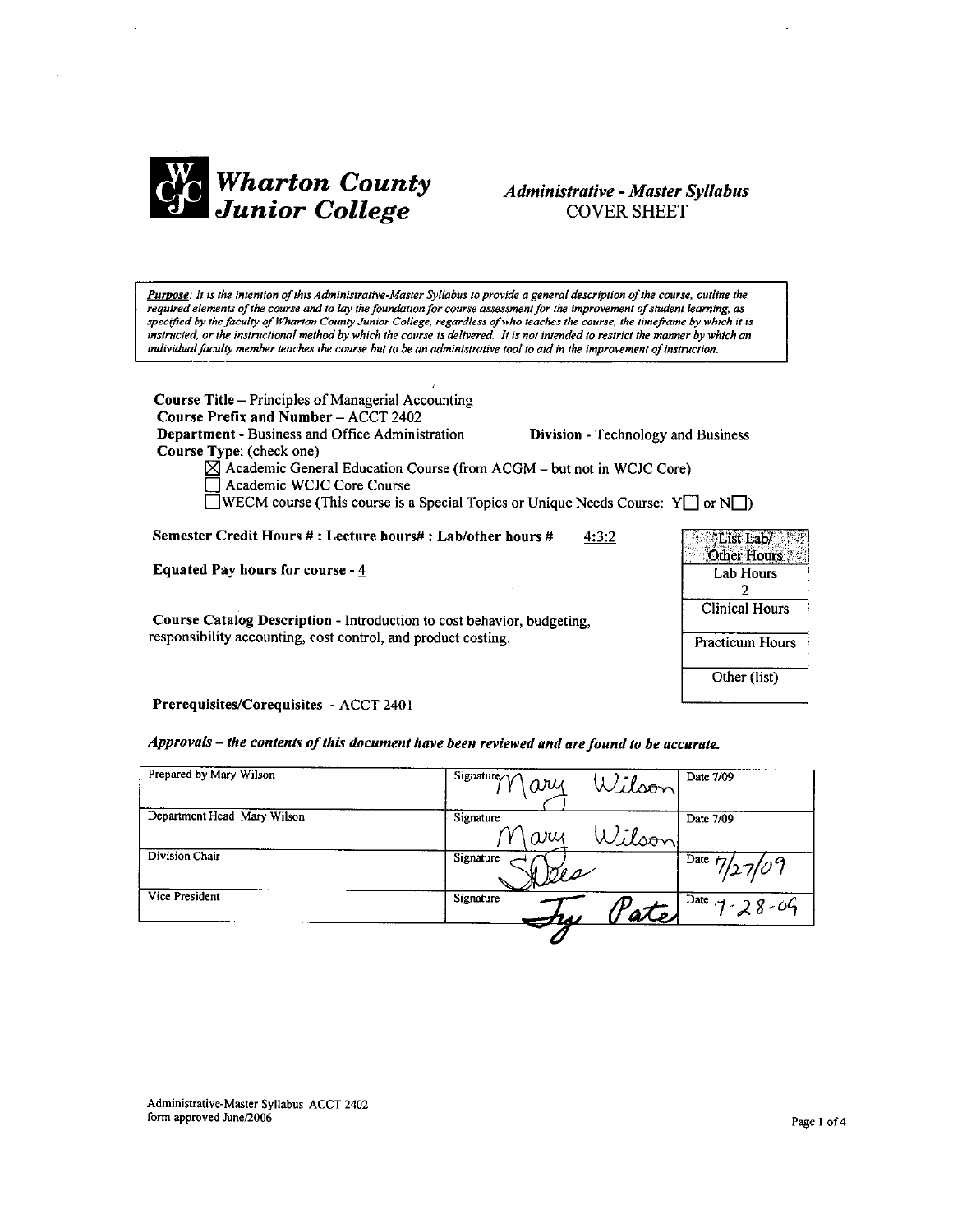

## *Administrative - Master Syllabus ACCT 2401*

**I. Topical Outline** – Each offering of this course must include the following topics (be sure to include information regarding lab, practicum, clinical or other non lecture instruction):

*Upon successful completion of this course, the student will be able to:*  Describe and illustrate the types of cash flow activities reported in the statement of cash flow. Use financial analysis to interpret financial statements. Describe managerial accounting and its role in business. Describe accounting systems used by manufacturing businesses. Distinguish between job order costing and process costing systems. Classify costs by their behavior as variable costs, fixed costs, or mixed costs. Describe and illustrate income reporting under variable and absorption costing. Describe budgeting, its objectives, and its impact on human behavior. Describe material, labor, and overhead variances, and how they are used. List and explain the advantages and disadvantages of centralized operations. Apply differential analysis to business decisions. Explain the nature and importance of capital investment analysis. Explain how activity based costing (ABC) can be used to allocate factory overhead. Compare and contrast just-in-time (JIT) manufacturing practices with traditional manufacturing practices.

#### **II. Course Learning Outcomes**

| <b>Course Learning Outcome</b>                    | <b>Method of Assessment</b>                         |
|---------------------------------------------------|-----------------------------------------------------|
| Students will know the fundamentals of managerial | Ninety percent of students will correctly answer at |
| accounting including manufacturing costs systems, | least 70% of the questions on a comprehensive,      |
| cost behavior, and cost-volume-profit analysis.   | standardized departmental exit exam.                |

#### **III. Required Text(s), Optional Text(s) and/or Materials to be Supplied by Student.**

*Fundamental Financial & Managerial Accounting Concepts*; 1<sup>st</sup> Edition, 2007; Edmonds; McGraw Hill ISBN: 978-0-07-284600-3.

A #2 pencil for completing Scantron forms when testing and Scantron forms for completing the tests.

#### **IV. Suggested Course Maximum** - 35

**V. List any specific spatial or physical requirements beyond a typical classroom required to teach the course**. A data projector is needed for the teacher to use when presenting concepts and demonstrating problems throughout the course.

#### **VI. Course Requirements/Grading System – Describe any course specific requirements such as research papers or reading assignments and the generalized grading format for the course**

| <b>Unit Tests</b>                | $= 65\%$ |
|----------------------------------|----------|
| Comprehensive final exam         | $= 10\%$ |
| Classroom exercises $\&$ quizzes | $= 25\%$ |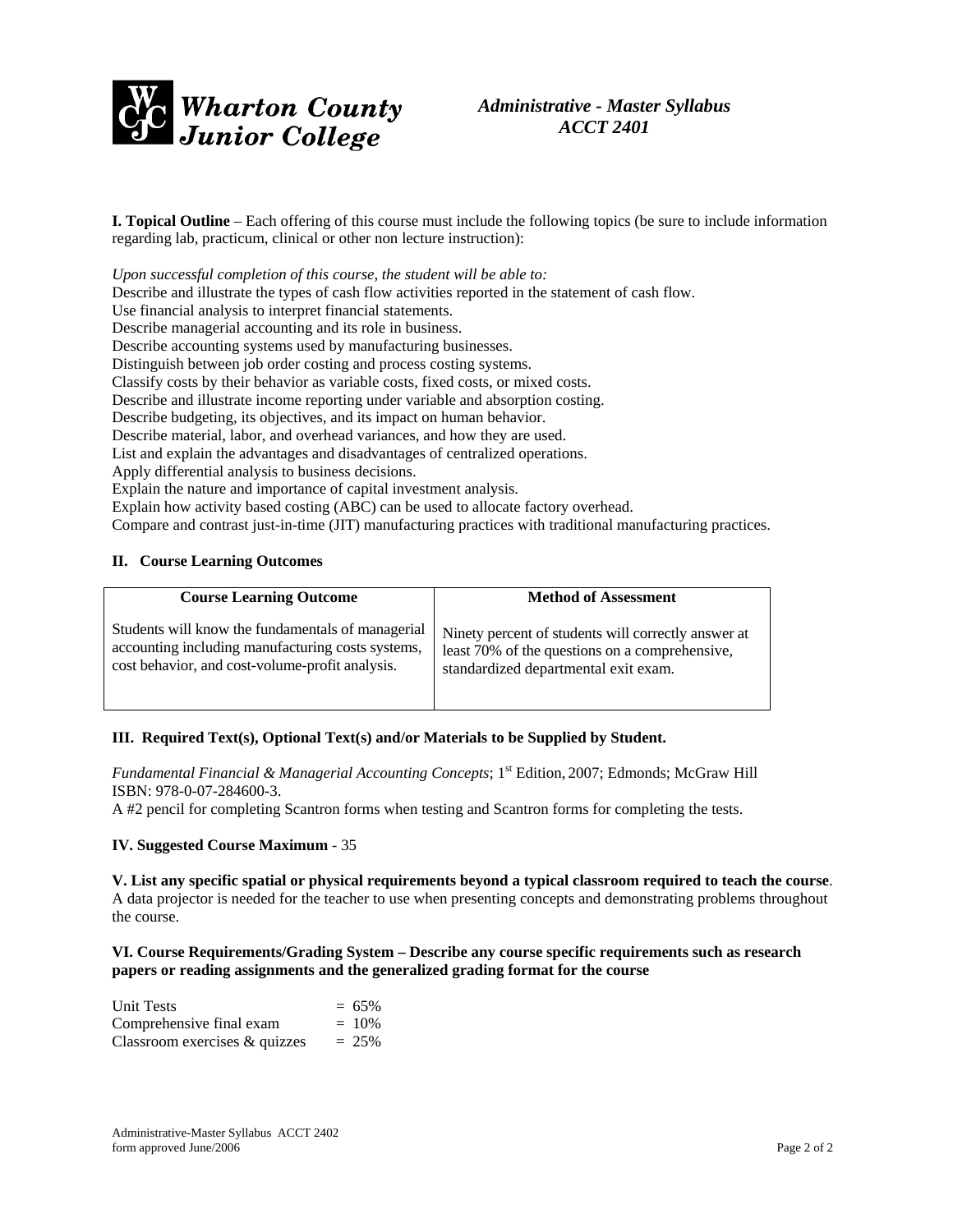|                     | <b>Reading Assignments</b>                                                                                                                                                                                                                                                                                                                                                                                                                                                                                                                                                                                                                                                                                                                                                                                                                             |  |  |
|---------------------|--------------------------------------------------------------------------------------------------------------------------------------------------------------------------------------------------------------------------------------------------------------------------------------------------------------------------------------------------------------------------------------------------------------------------------------------------------------------------------------------------------------------------------------------------------------------------------------------------------------------------------------------------------------------------------------------------------------------------------------------------------------------------------------------------------------------------------------------------------|--|--|
| Ch <sub>13</sub>    | Upon completing this chapter, you will be able to communicate useful information based on<br>horizontal and vertical analysis, ratio analysis, calculate ratios for assessing a company's liquidity<br>and solvency and determine the management's effectiveness. You will also be able to assess a<br>company's position in the stock market and understand the limitations of financial statement<br>analysis.                                                                                                                                                                                                                                                                                                                                                                                                                                       |  |  |
| Ch 14               | The learner will be able to distinguish between financial and managerial accounting. Upon<br>completion of this chapter, the learner will be able to identify cost components of a manufactured<br>product; understand the need for determining the average cost per unit and distinguish between a<br>cost and an expense; the effects on financial statement of precut costs versus general, selling and<br>administrative costs; explain cost classification effects on financial statements and managerial<br>decisions. The learner will also distinguish product costs from upstream and downstream costs;<br>explain how products provided by service companies differ from products made by manufacturing<br>companies and explain how emerging trends affect managerial accounting as well as looking at the<br>standards of ethical conduct. |  |  |
| Ch 13 & 14          | Test 1                                                                                                                                                                                                                                                                                                                                                                                                                                                                                                                                                                                                                                                                                                                                                                                                                                                 |  |  |
| Ch <sub>15</sub>    | After completing this chapter, you will be able to distinguish between fixed and variable costs and<br>mixed costs; demonstrate the effects of operating leverage on profitability and show how cost<br>behavior affects profitability; prepare an income statement using the contribution margin approach<br>and calculate the magnitude of operating leverage. Use cost behavior to create a competitive<br>operating advantage, demonstrate how the relevant range and the decision-making context affect<br>cost behavior. You will also select a time period for calculating the average cost per unit and use the<br>high-low method to estimate fixed and variable costs.                                                                                                                                                                       |  |  |
| Ch 16               | In this chapter, the learner will describe the relationships among cost objects, cost drives, and cost<br>accumulation; distinguish direct costs from indirect costs and select the appropriate cost drives to<br>allocate indirect costs and be able to calculate those costs and determine why companies establish<br>indirect cost pools. You will be able to solve problems to make cost-plus pricing decisions; explain<br>the allocation of common costs and recognize the human motivation variable in the allocation<br>process.                                                                                                                                                                                                                                                                                                               |  |  |
| Ch 15 & 16          | Test 2                                                                                                                                                                                                                                                                                                                                                                                                                                                                                                                                                                                                                                                                                                                                                                                                                                                 |  |  |
| Ch 17               | Upon mastery of this chapter you will be able to explain the need for and costing for service and<br>product costs information and explain the cost flow from raw materials ultimately to the cost of<br>goods sold. You will be able to determine the cost flow and estimate overhead costs, record applied<br>and actual overhead costs and understand the relationship between over and/or underapplied<br>overhead and variance analysis. Upon completion you will also be able to prepare a schedule of cost<br>of goods manufactured and sold; prepare financial statements and distinguish between absorption<br>and variable costing.                                                                                                                                                                                                          |  |  |
| Ch 18<br>Ch 17 & 18 | In this chapter, the learner will understand the difference between job-order and process cost<br>systems, determine how products costs flow through the job-order cost system and identify how<br>product costs flow through a process system. You will be able to distinguish between raw materials<br>costs and transferred-in costs and explain how hybrid accounting systems combine components of<br>job-order and process cost systems. You will be able to convert partially competed units into<br>equivalent units and explain how accounting events in both systems affect financial statements.<br>Test 3                                                                                                                                                                                                                                  |  |  |
| Ch 19               | Upon completion of this chapter, you will be able to determine the sales price of a product using the                                                                                                                                                                                                                                                                                                                                                                                                                                                                                                                                                                                                                                                                                                                                                  |  |  |
|                     | cost-plus pricing; calculate the break-even point and the contribution per unit to determine the sales<br>volume to reach a target profit and to do a profit analysis. You will also be able to calculate the<br>margin of safety and determine the contribution margin ratio and the equation method to conduct a<br>cost-volume-profit analysis as well as the limitations of this analysis.                                                                                                                                                                                                                                                                                                                                                                                                                                                         |  |  |
| Ch 20               | Determine relevant information and recognize sunk costs, distinguish between various costs and<br>how they affect decisions, and identify opportunity costs as well as qualitative and quantitative<br>characteristics of decision making. Determine how to make appropriate decisions using relevant<br>information.                                                                                                                                                                                                                                                                                                                                                                                                                                                                                                                                  |  |  |
| Ch 21               | Describe the budgeting process and the relationship between budgeting and human behavior.<br>Prepare a sales budget and related schedule of cash receipts and an inventory purchases budget and a<br>schedule of cash payments, a selling and administrative expense budget and a cash payments<br>schedule as well as prepare a cash budget.                                                                                                                                                                                                                                                                                                                                                                                                                                                                                                          |  |  |